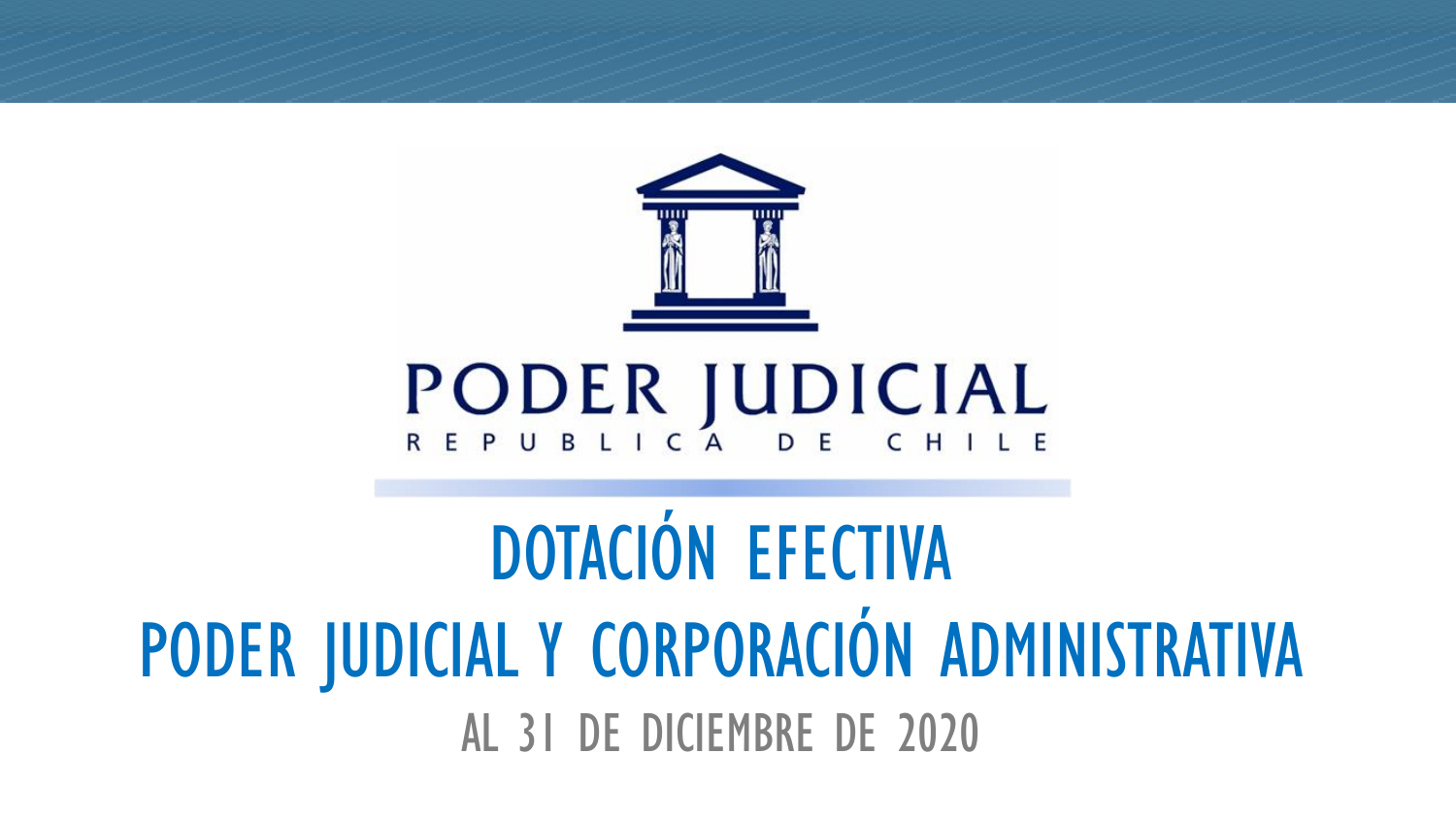# PODER JUDICIAL, POR CALIDAD JURÍDICA



\*Incluye Cortes, Tribunales, Unidades de Apoyo y **Bienestar**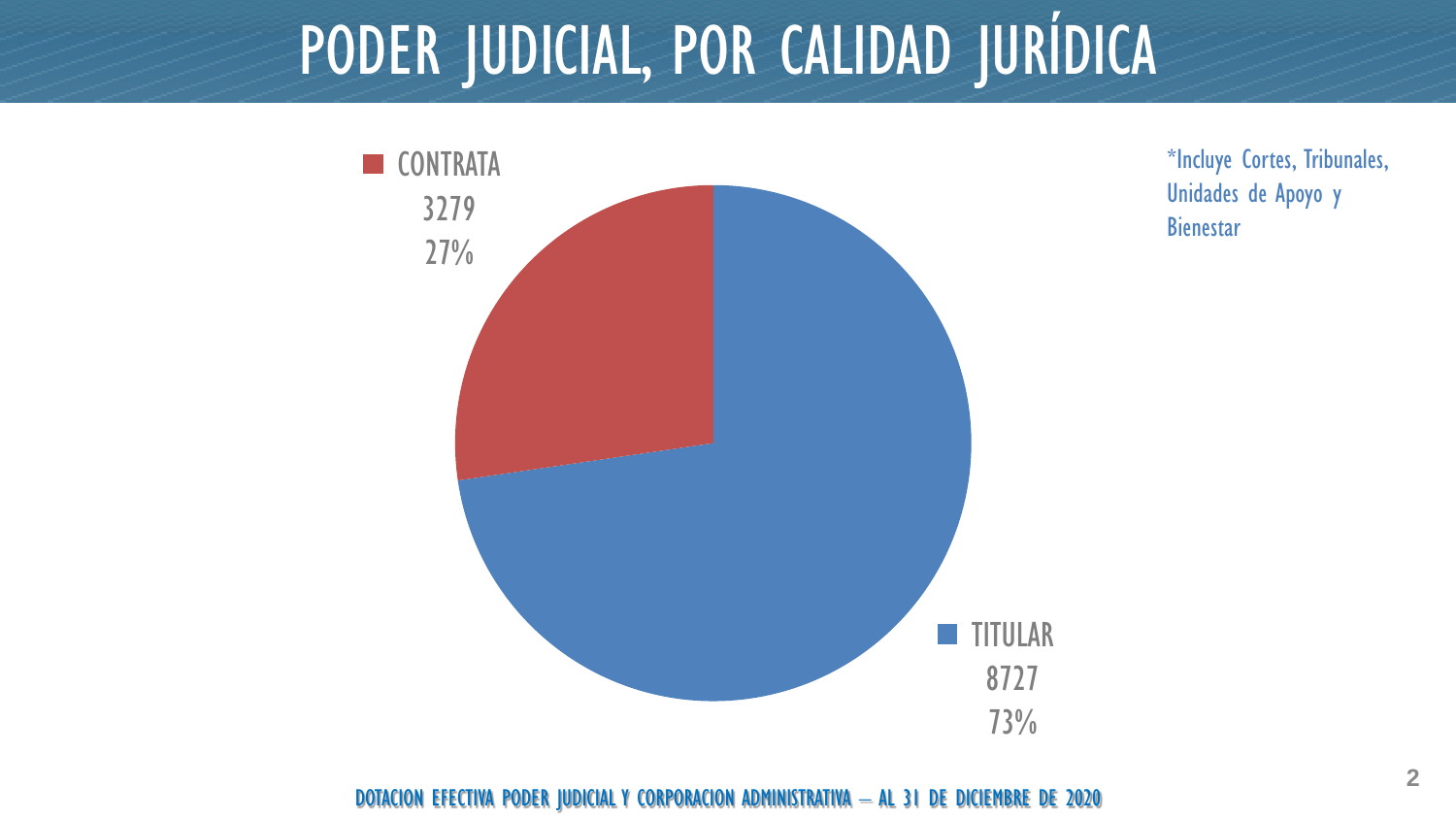#### CORPORACIÓN, POR CALIDAD JURÍDICA



\*Incluye Corporación, Oficinas de Personal, Unidades de Apoyo Técnico Administrativo y Administración Externa Centro de Justicia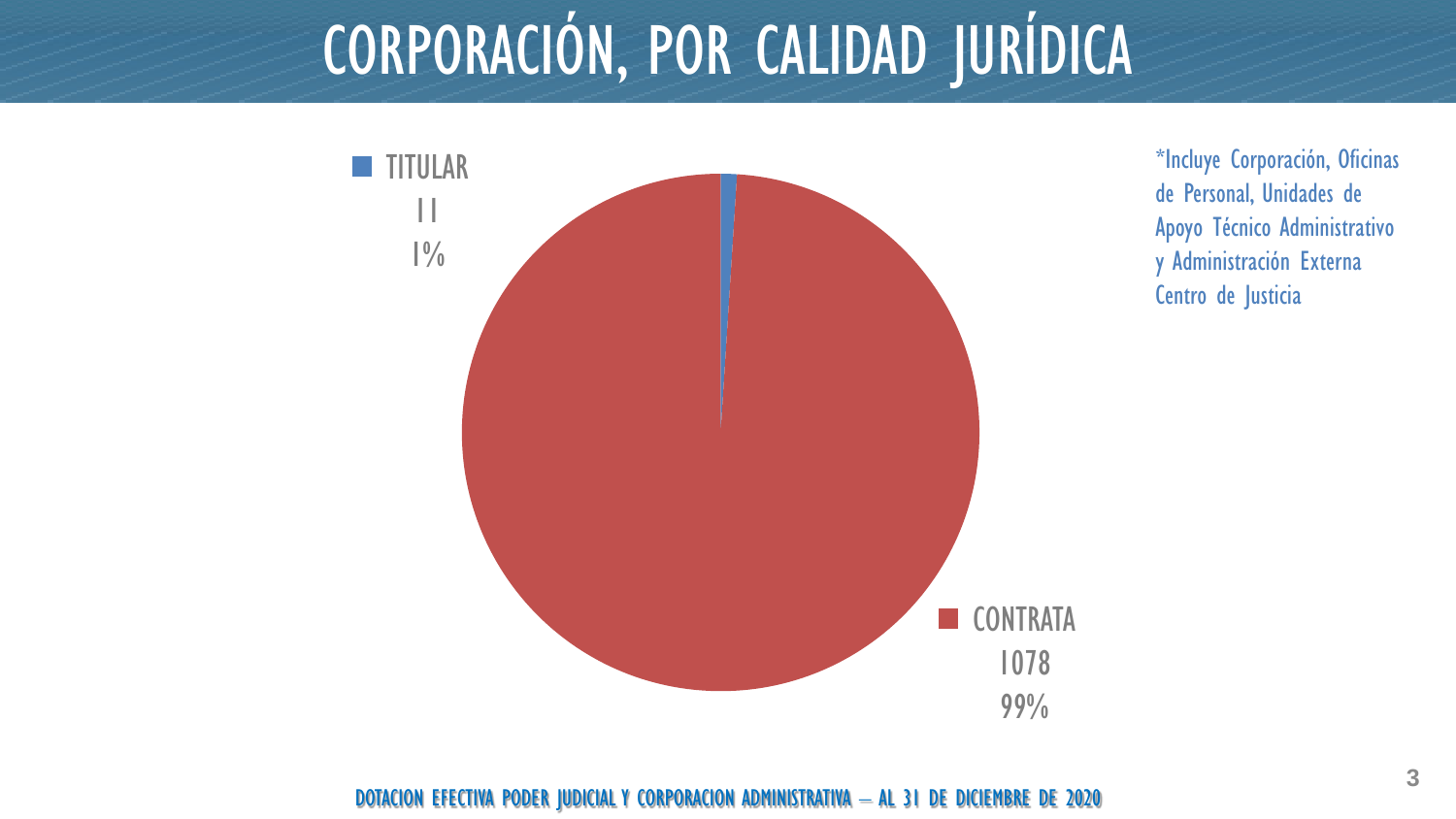### PODER JUDICIAL, POR ESCALAFÓN

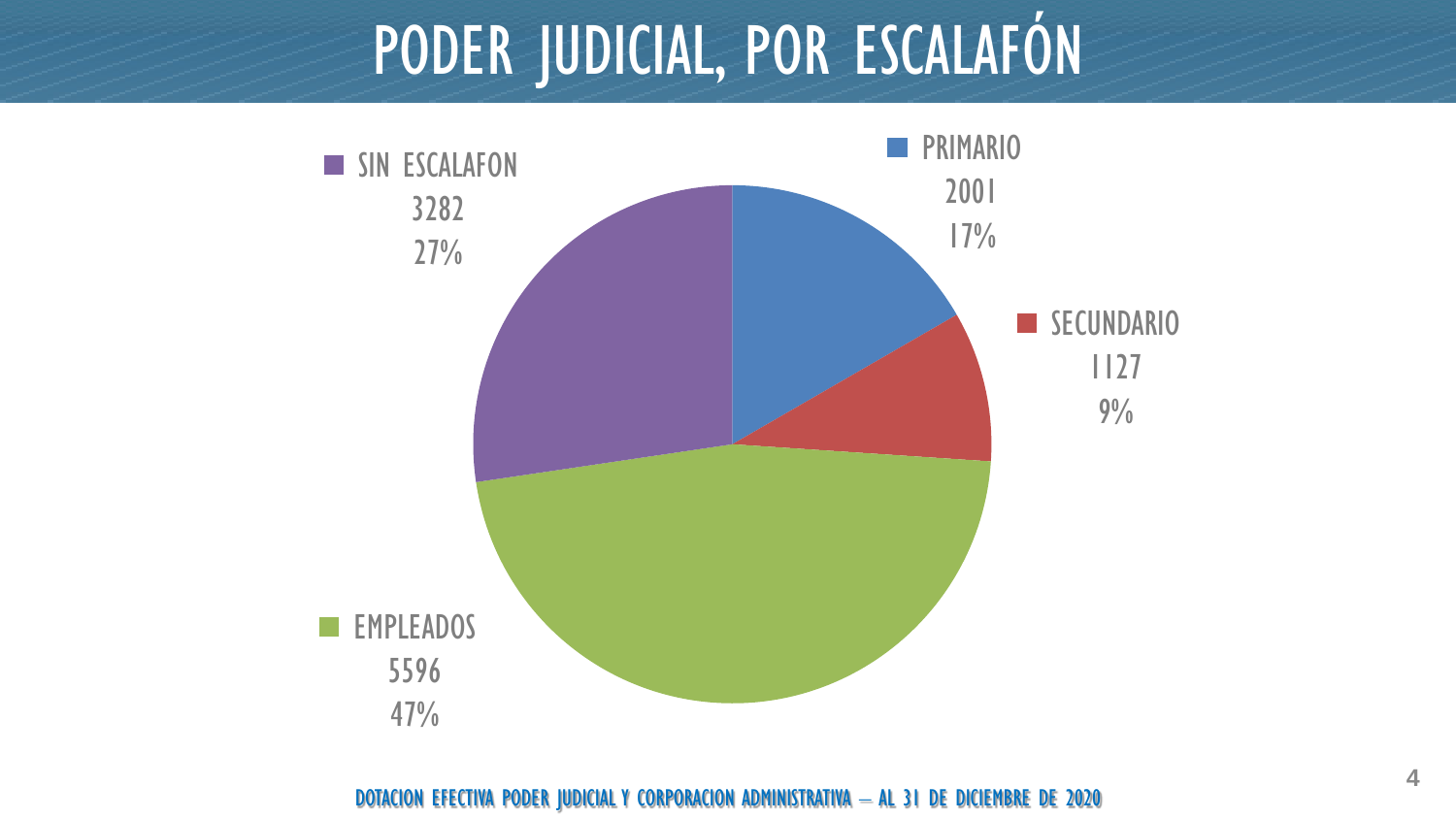## PODER JUDICIAL, ESCALAFÓN PRIMARIO POR CARGO

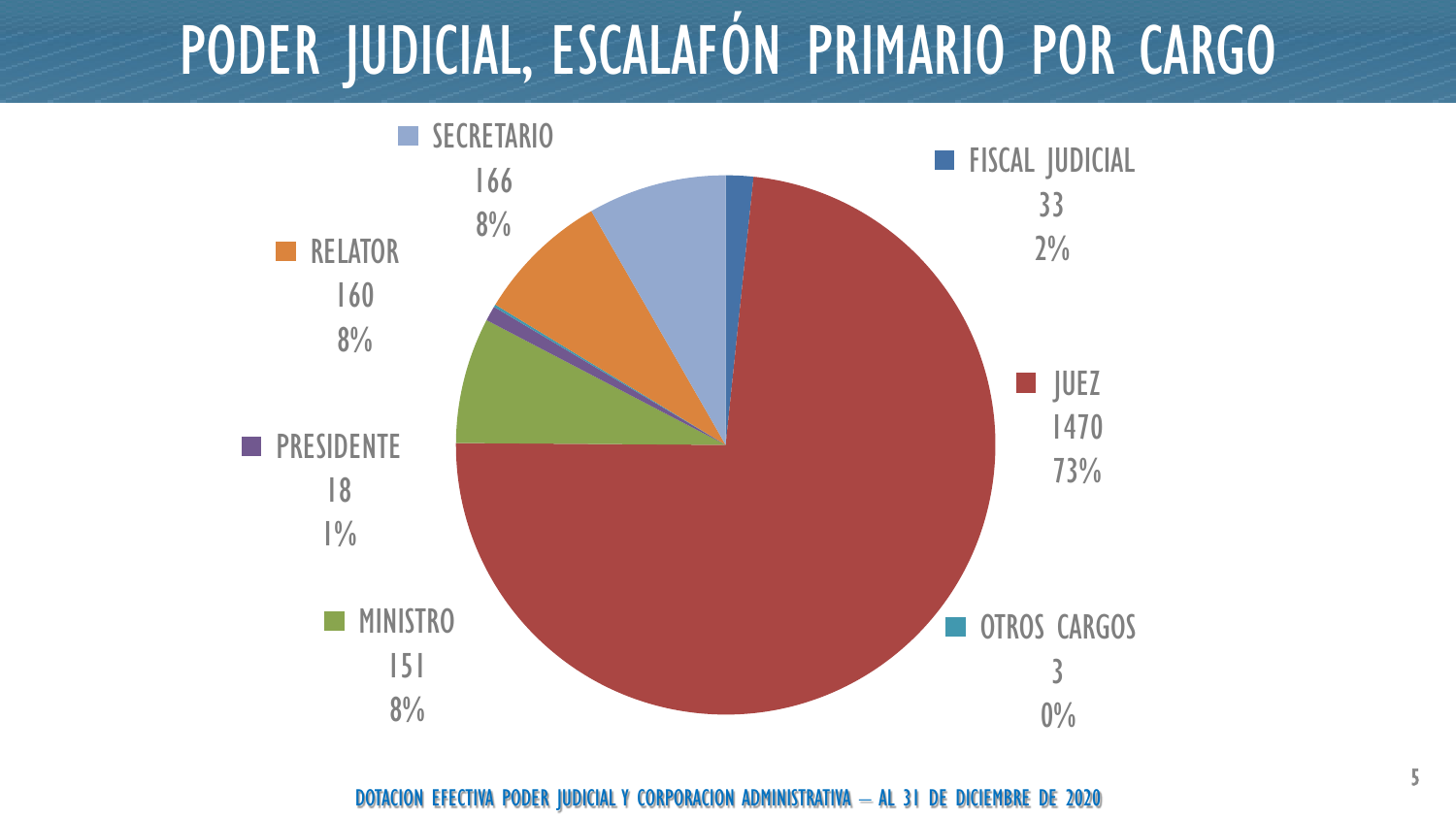#### PODER JUDICIAL, POR TIPO DE UNIDAD

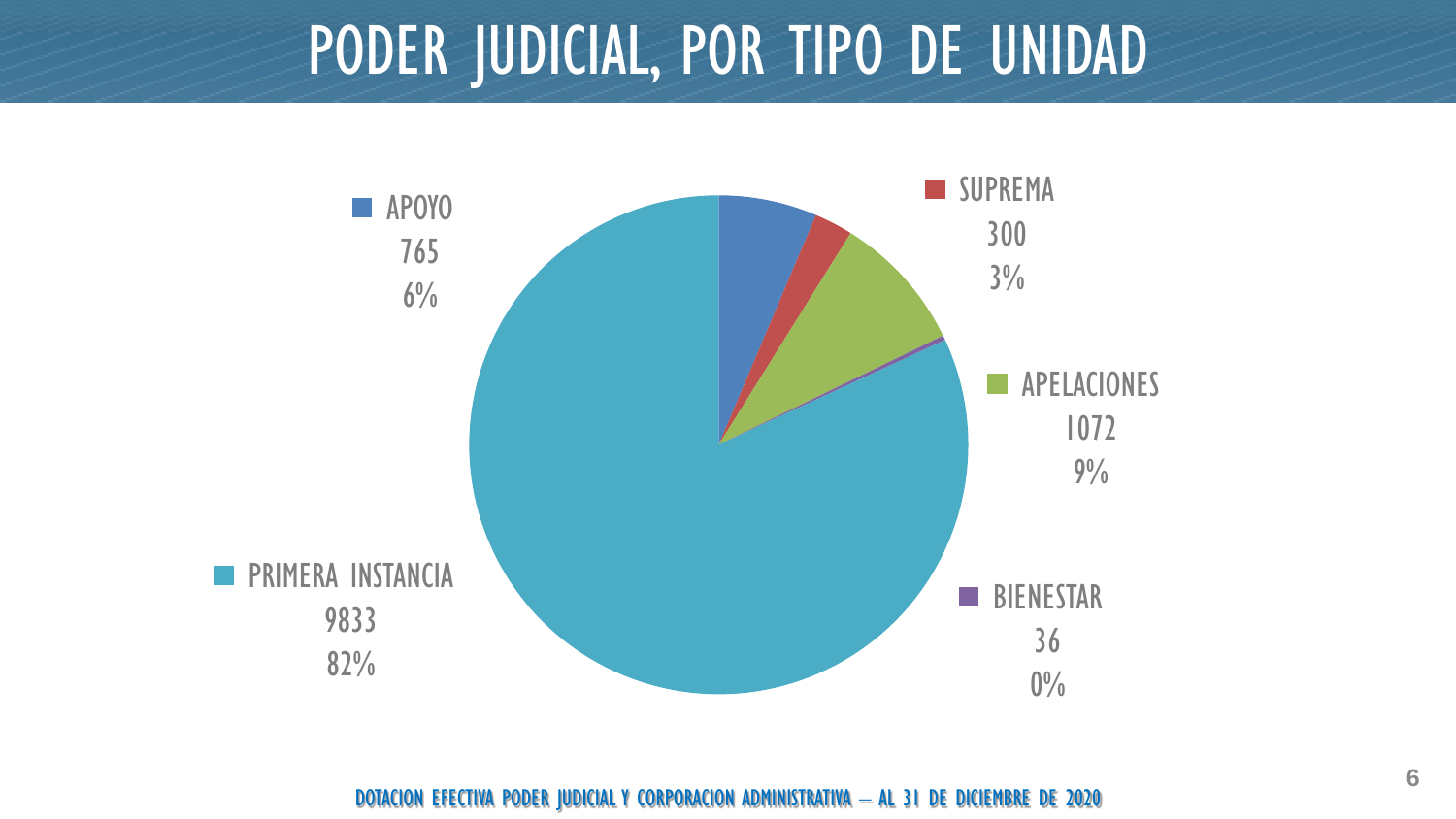## CORPORACIÓN, POR TIPO DE UNIDAD

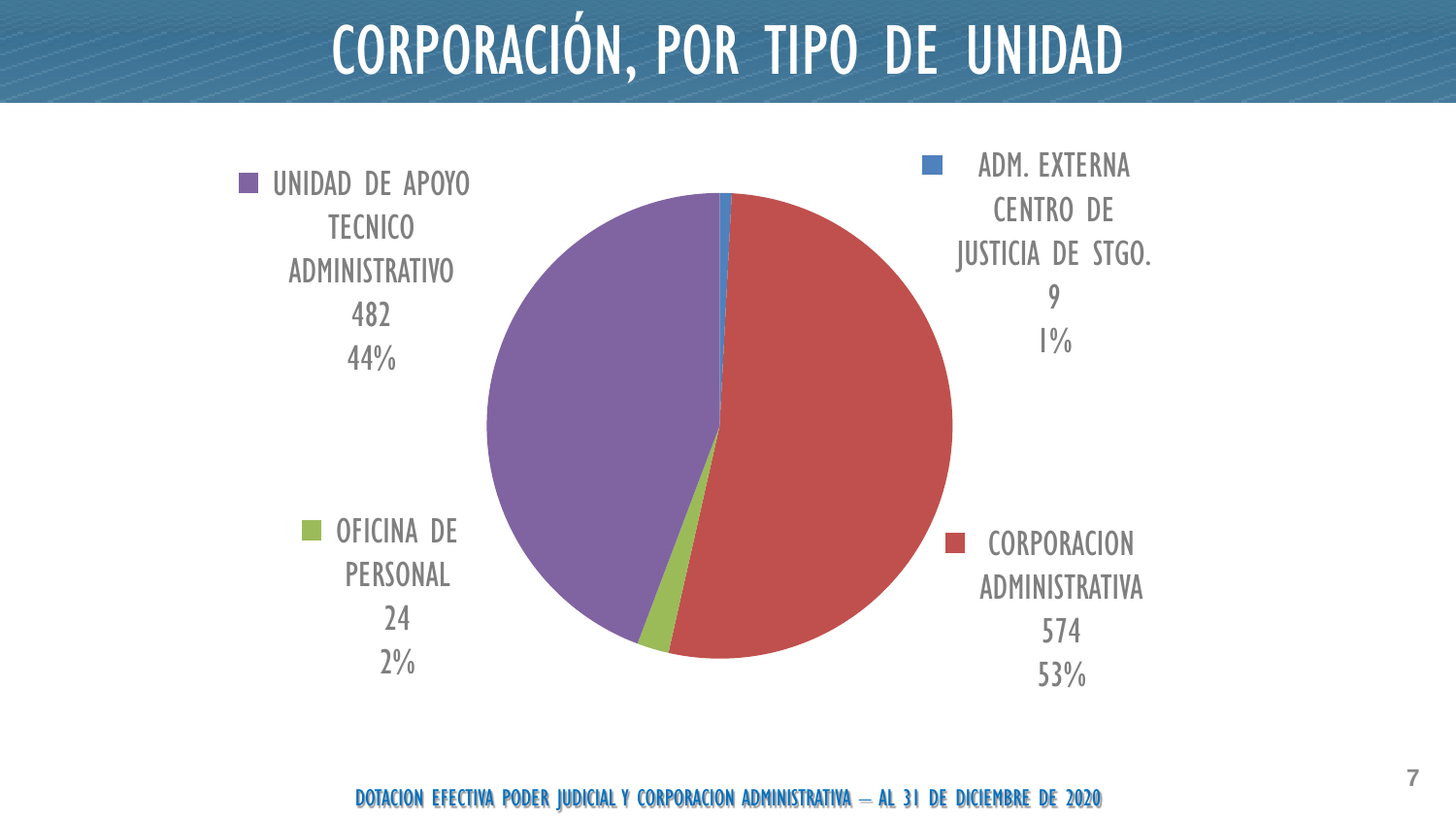#### PODER JUDICIAL, POR RANGO DE EDAD

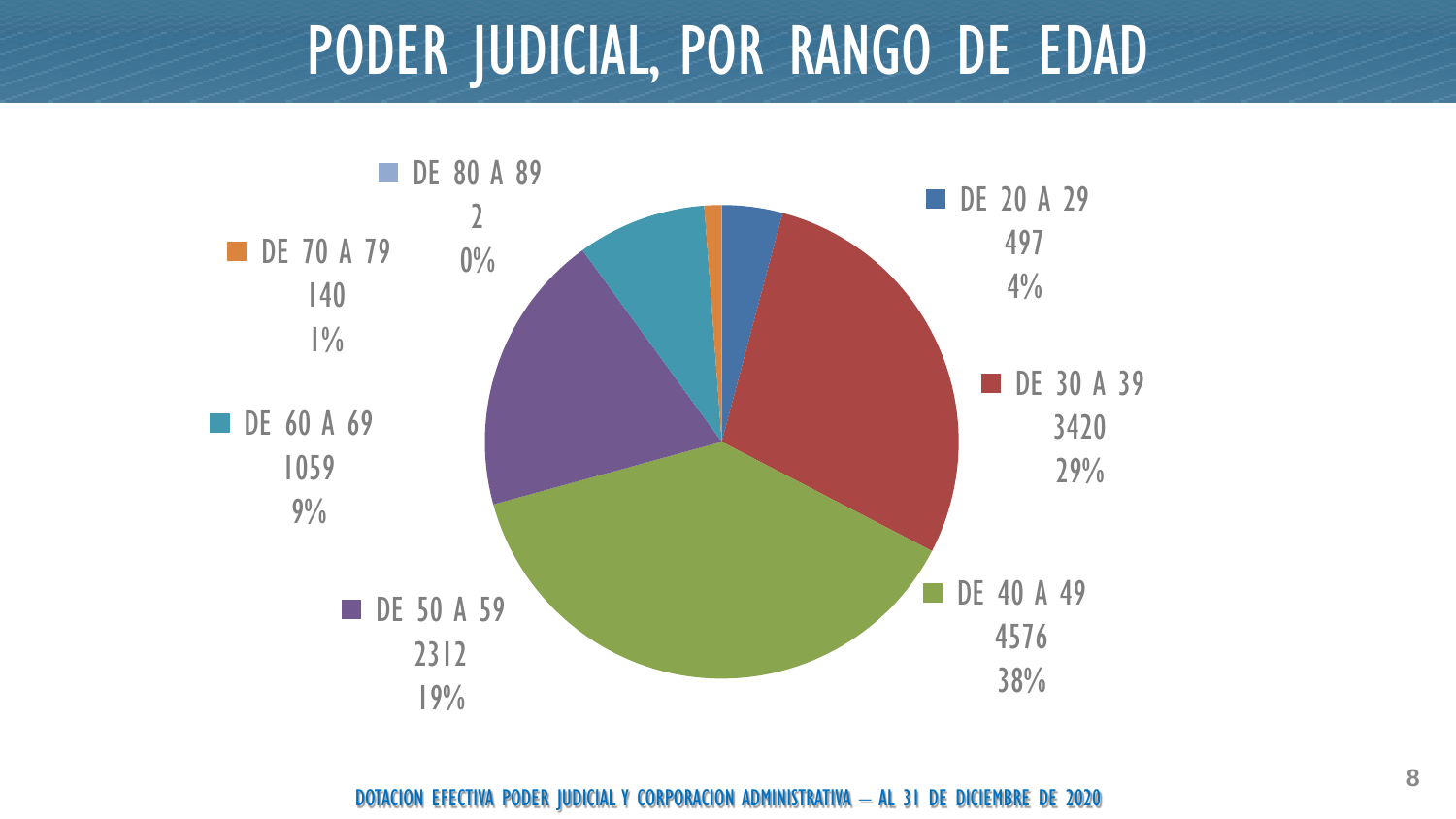## CORPORACIÓN, POR RANGO DE EDAD

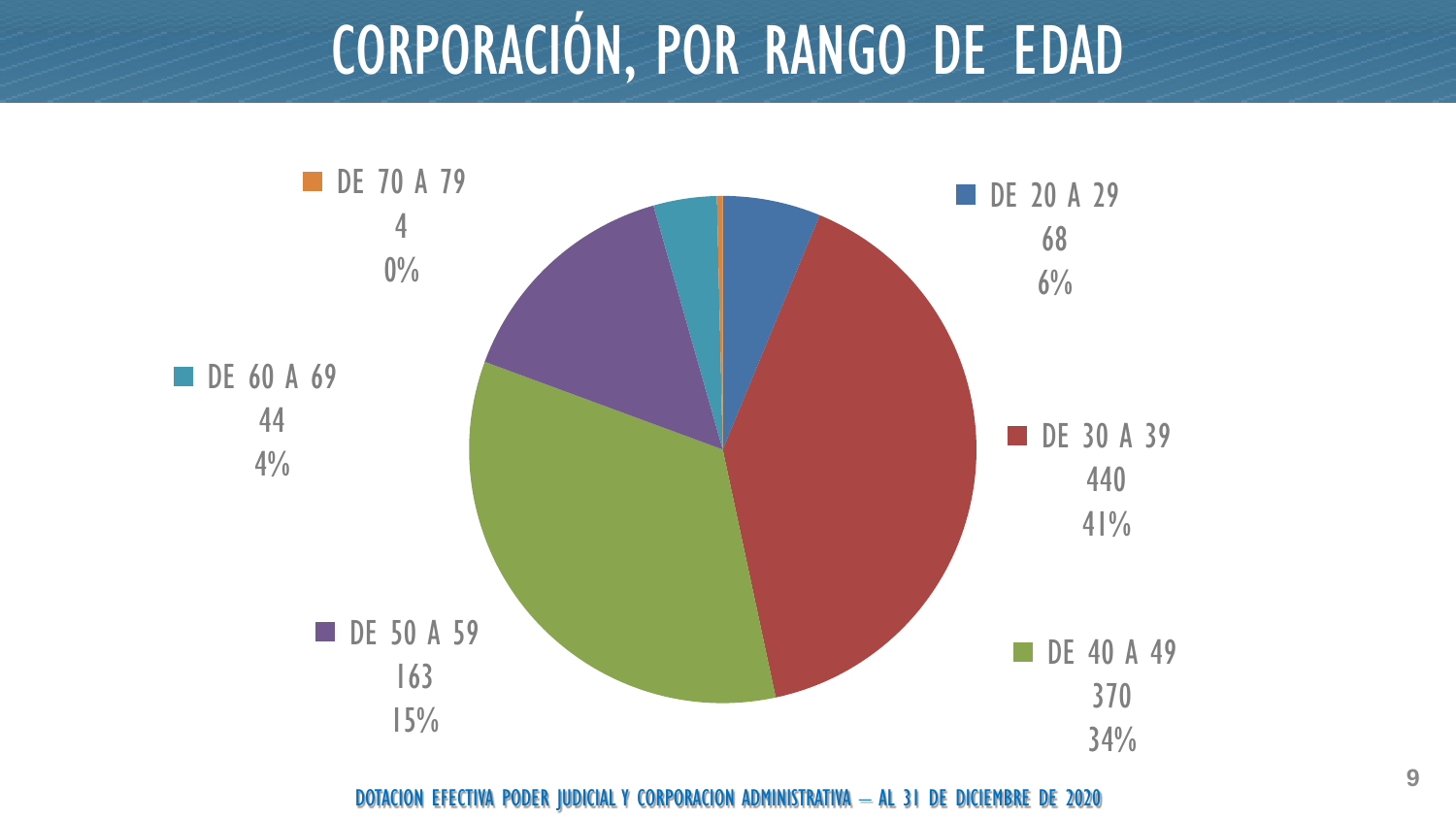#### PODER JUDICIAL, PROMEDIO DE EDAD POR ESCALAFÓN

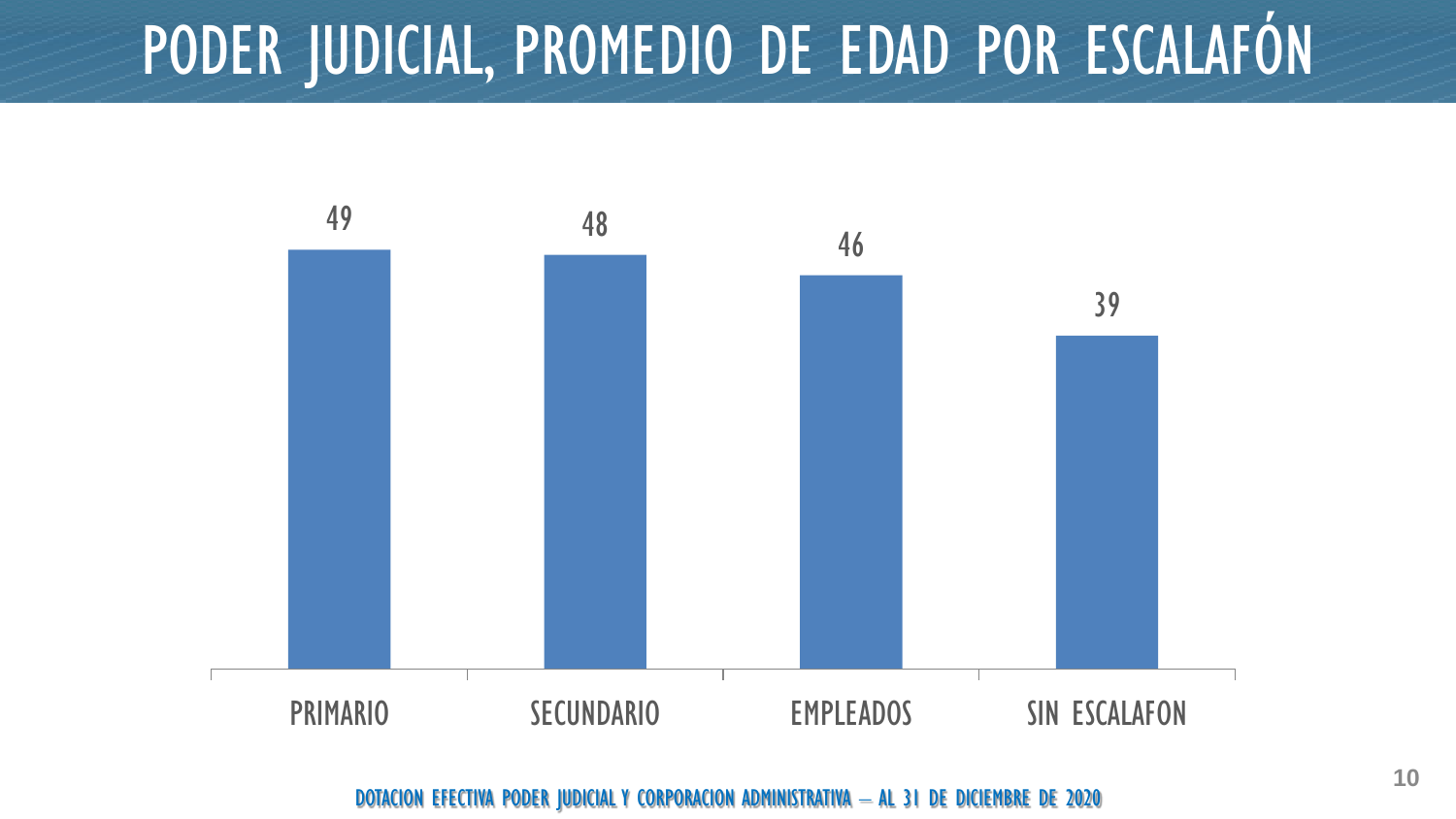#### CORPORACIÓN, PROMEDIO DE EDAD POR TIPO DE UNIDAD

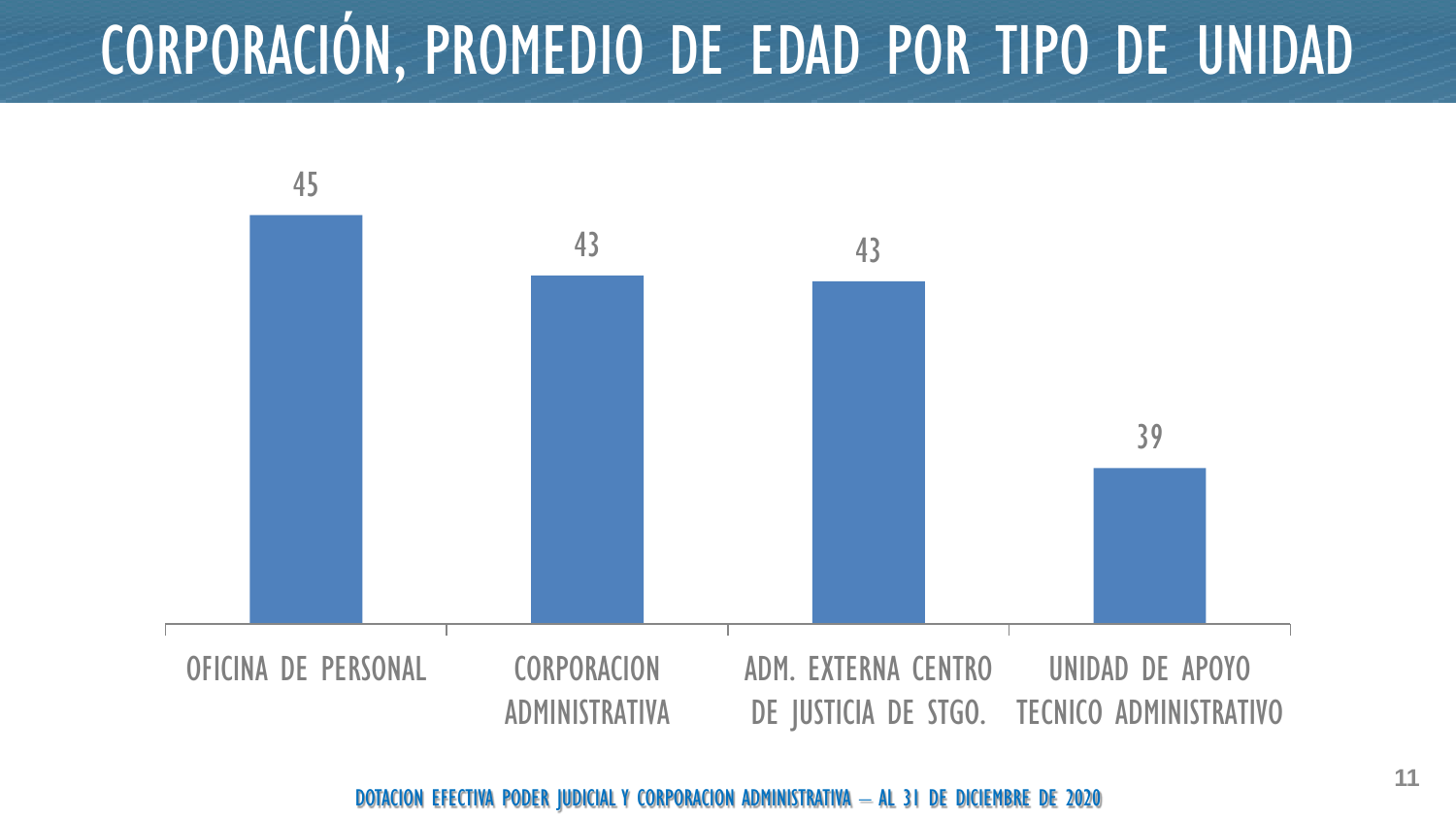#### PODER JUDICIAL, POR SEXO

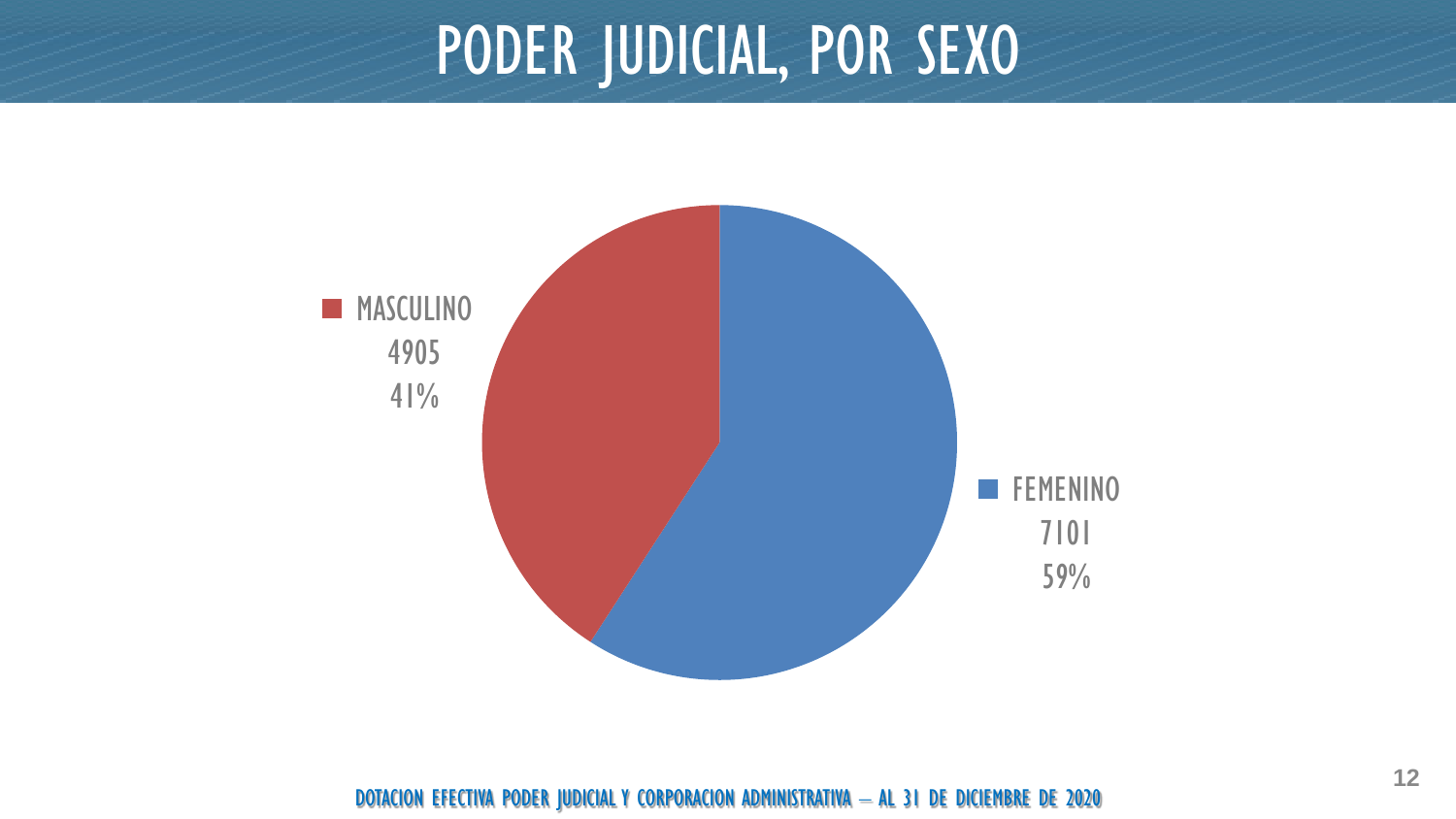# CORPORACIÓN, POR SEXO

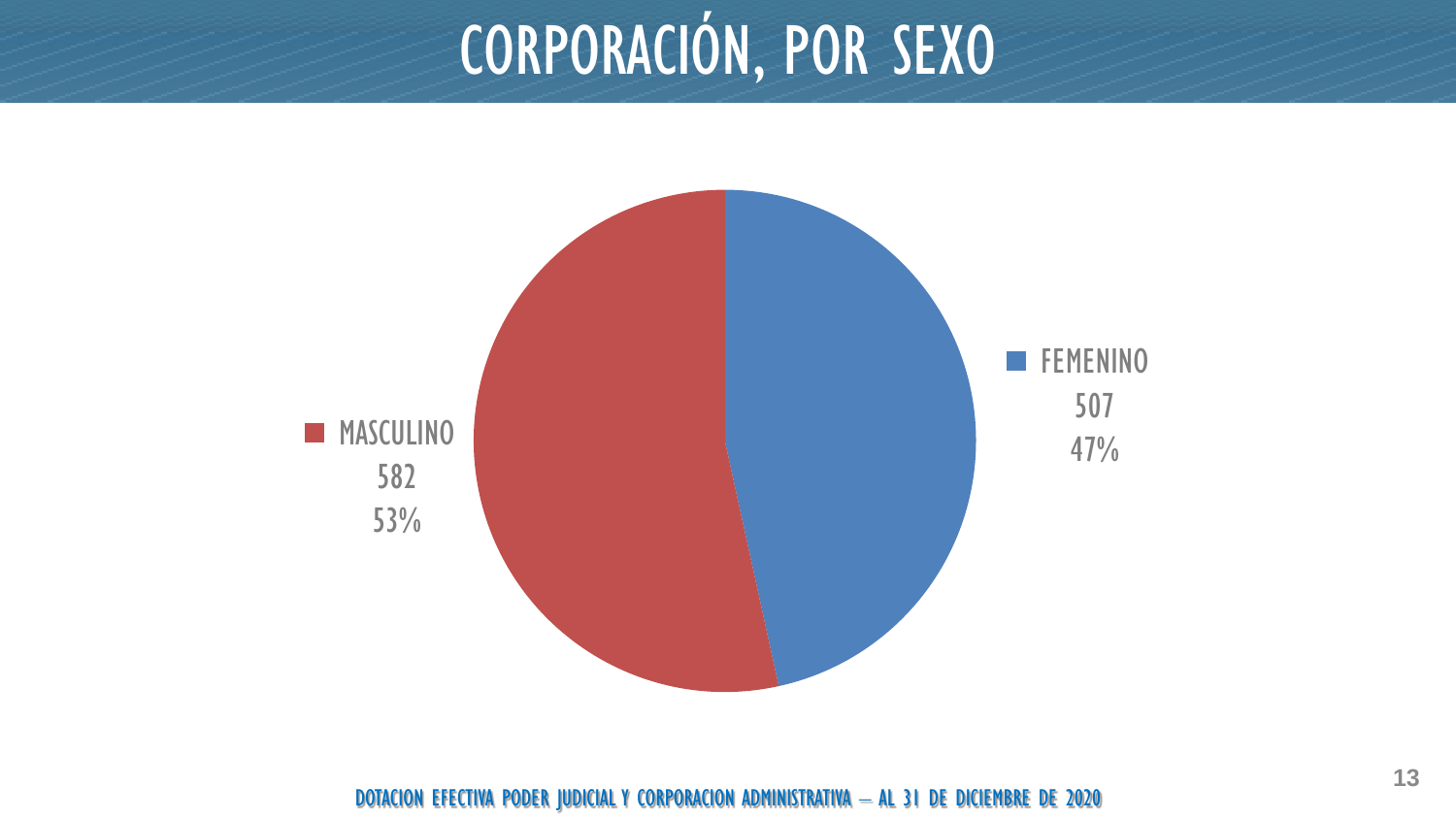## PODER JUDICIAL, PROMEDIO DE EDAD POR JURISDICCIÓN

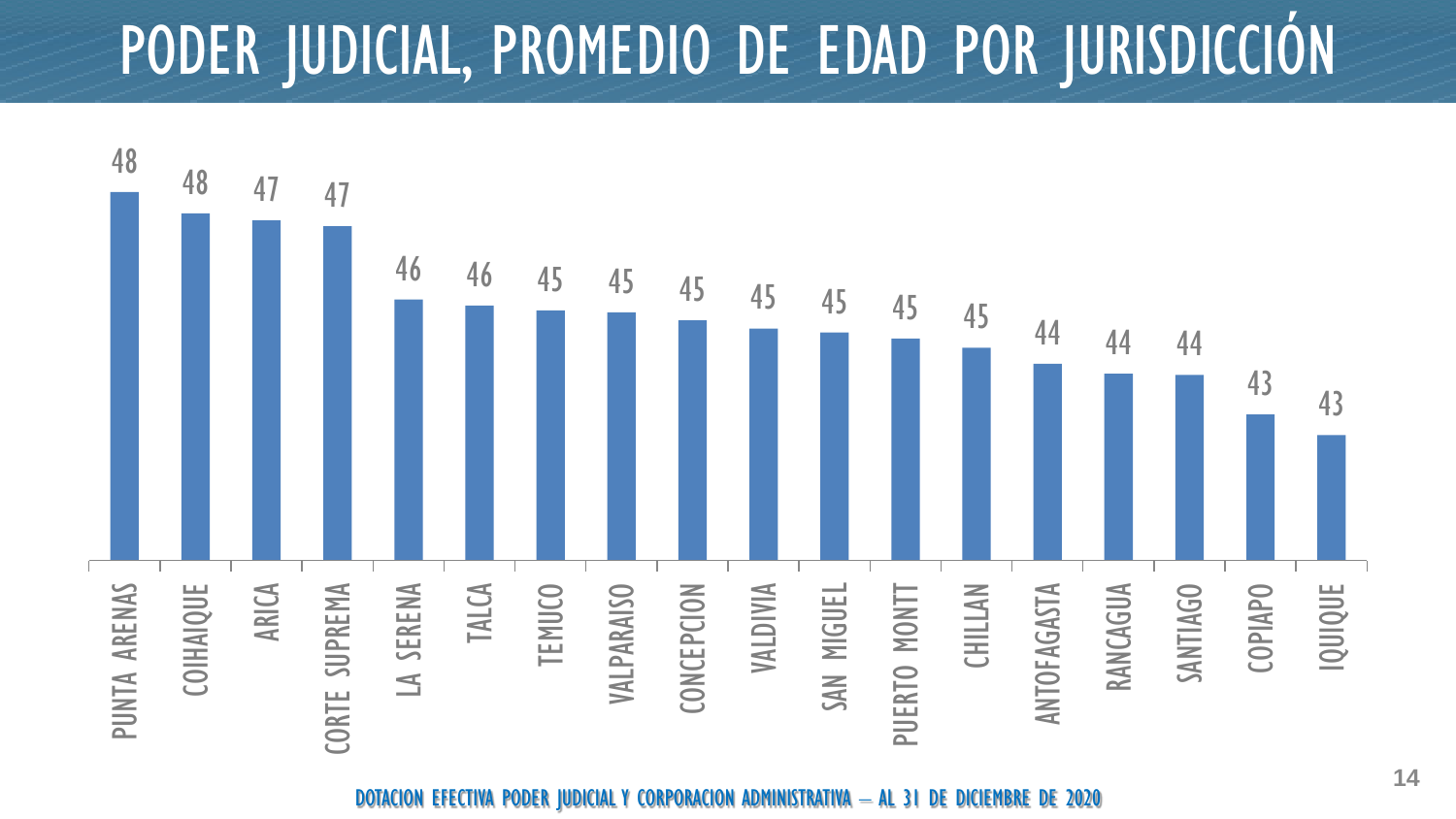# CORPORACIÓN, PROMEDIO DE EDAD POR JURISDICCIÓN

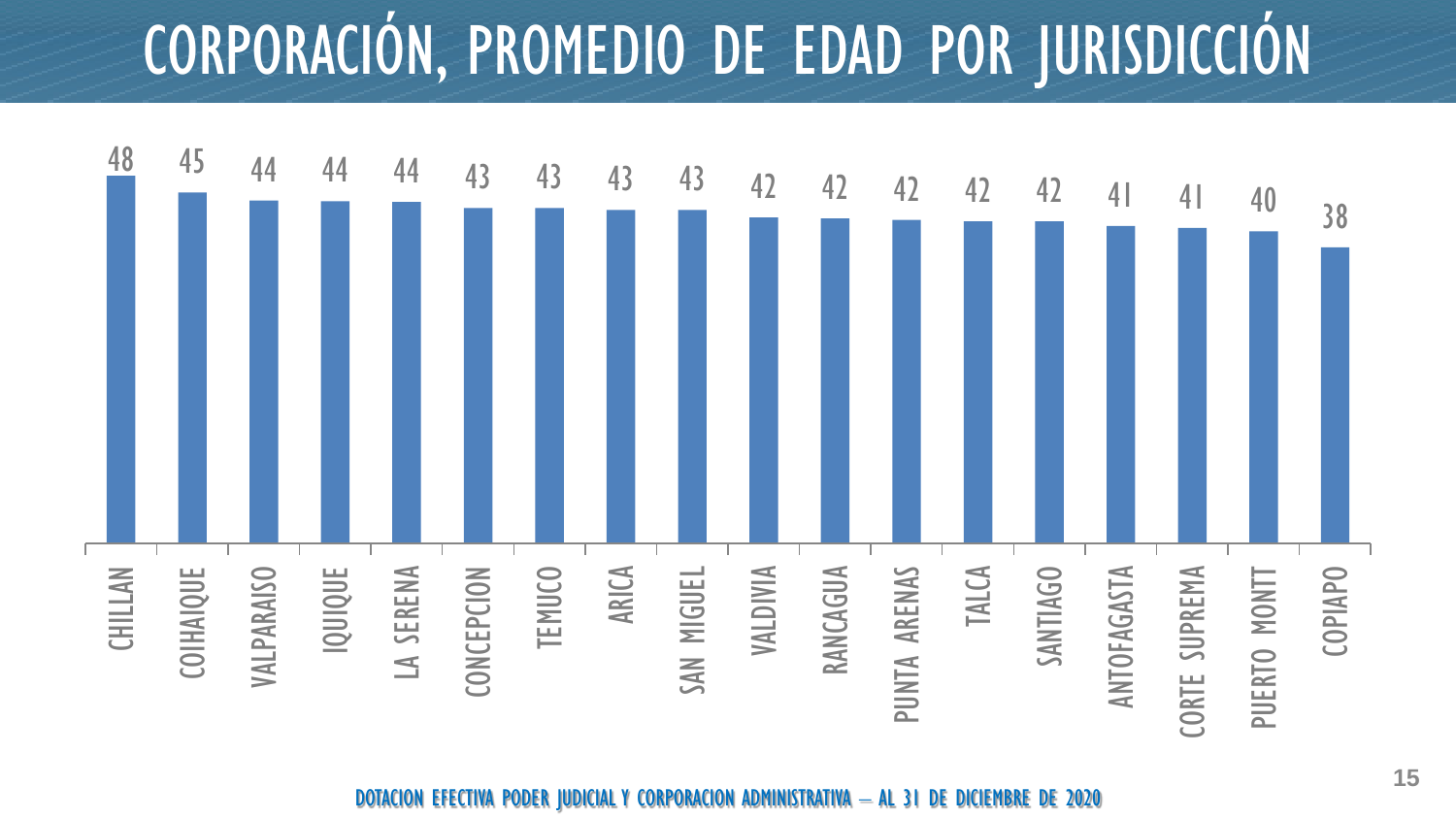#### PODER JUDICIAL, POR JURISDICCIÓN

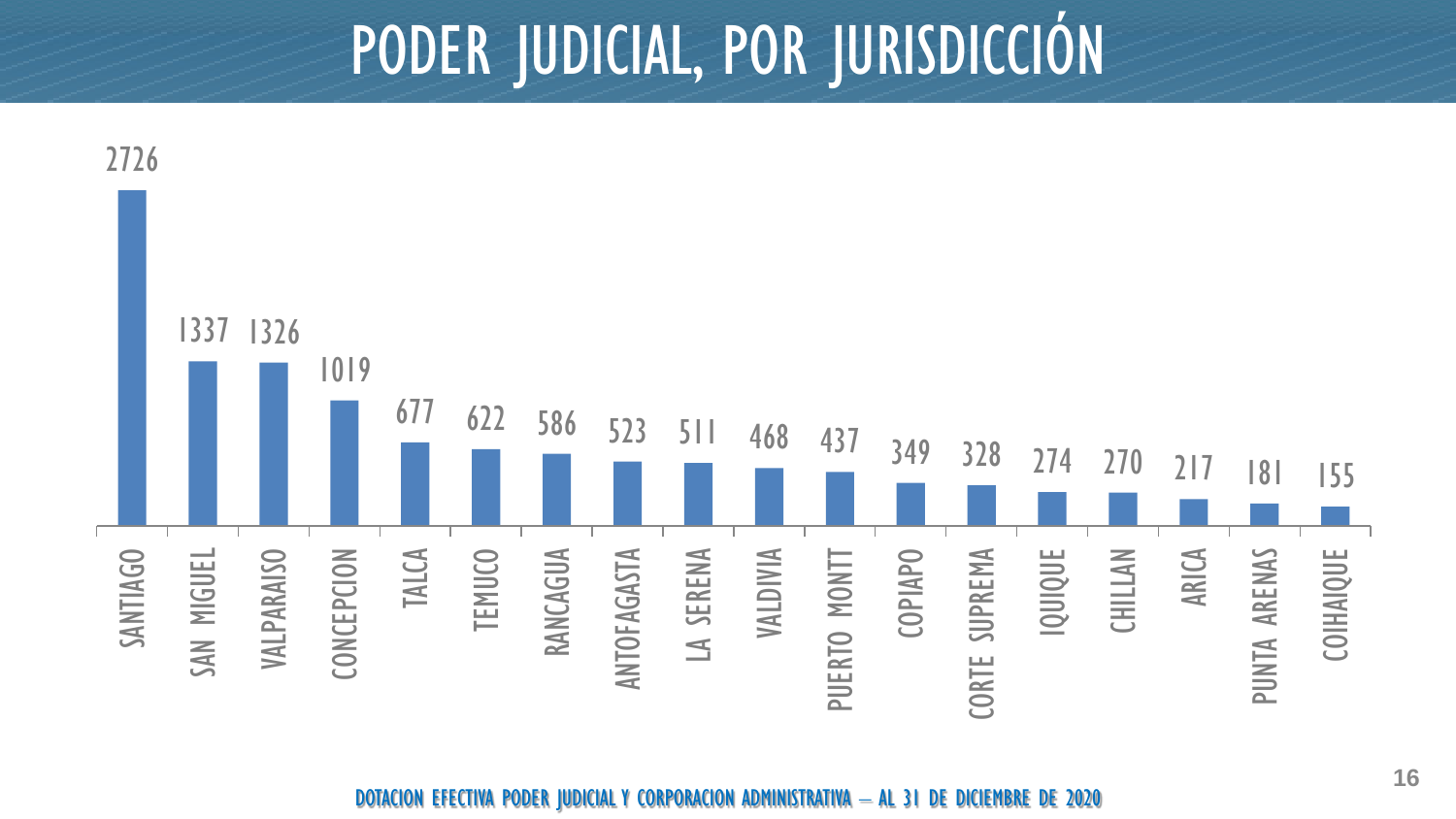## CORPORACIÓN, POR JURISDICCIÓN

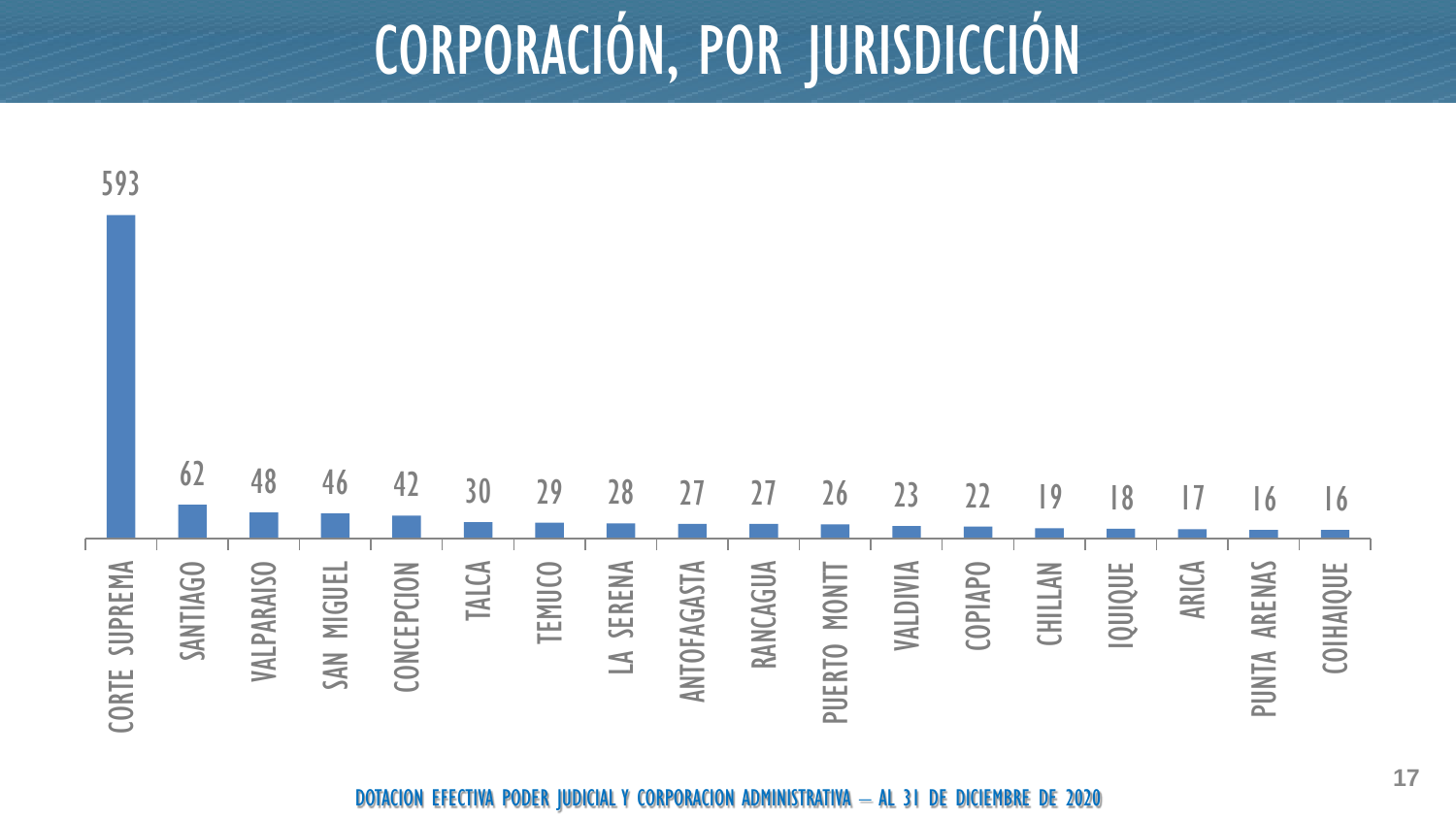#### PODER JUDICIAL, POR ANTIGÜEDAD

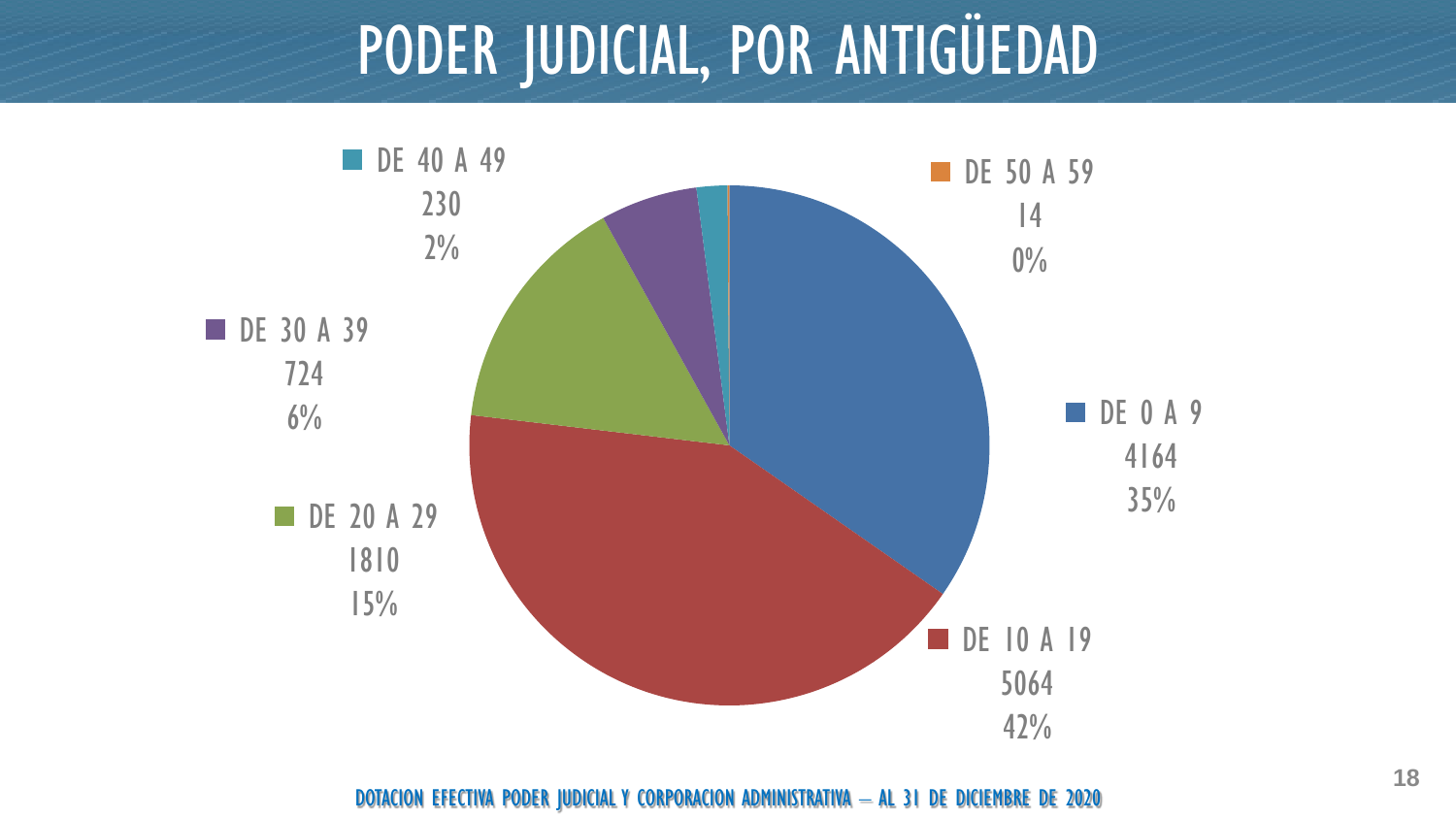## CORPORACIÓN, POR ANTIGÜEDAD

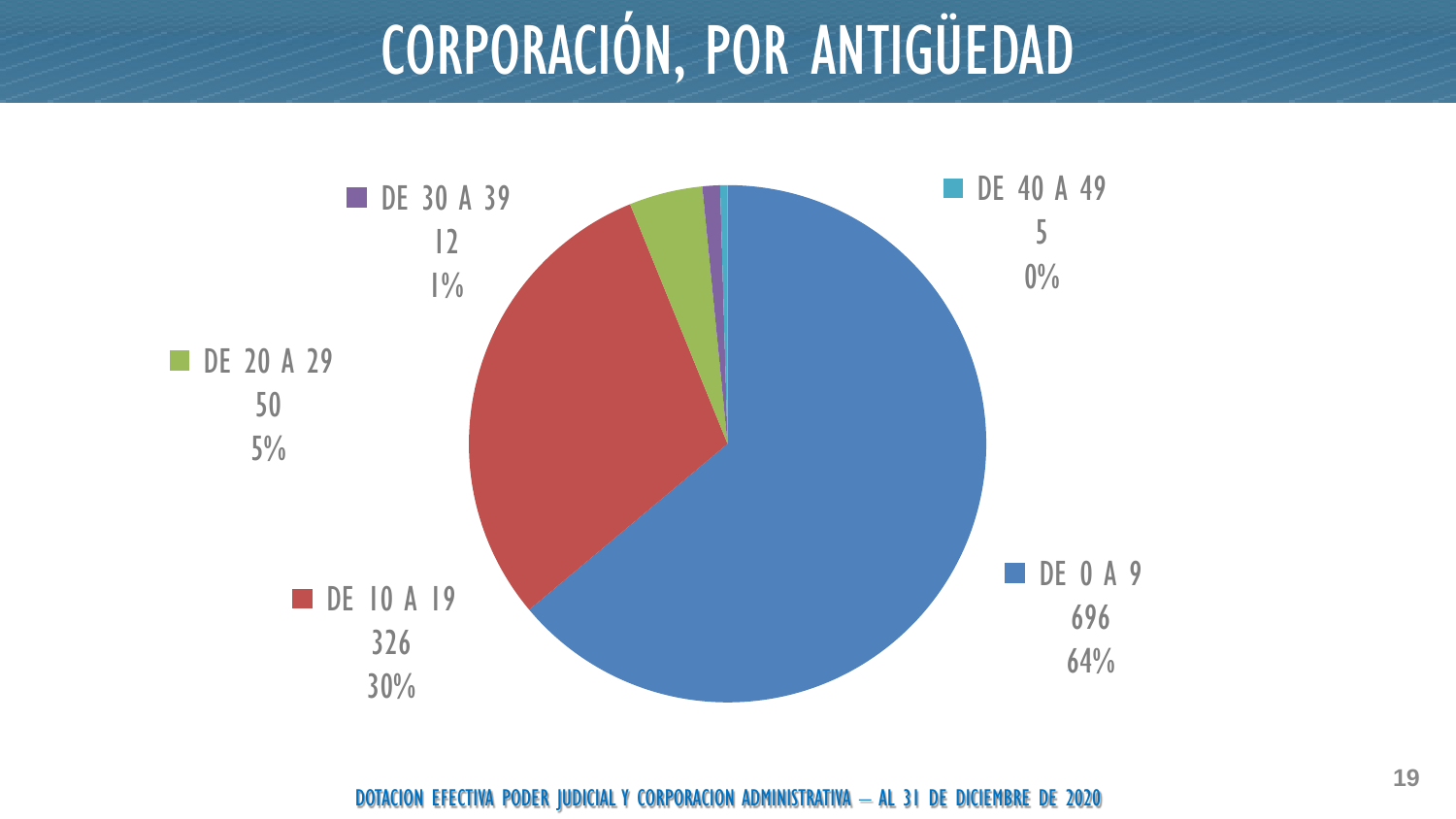#### PODER JUDICIAL, POR GRADO